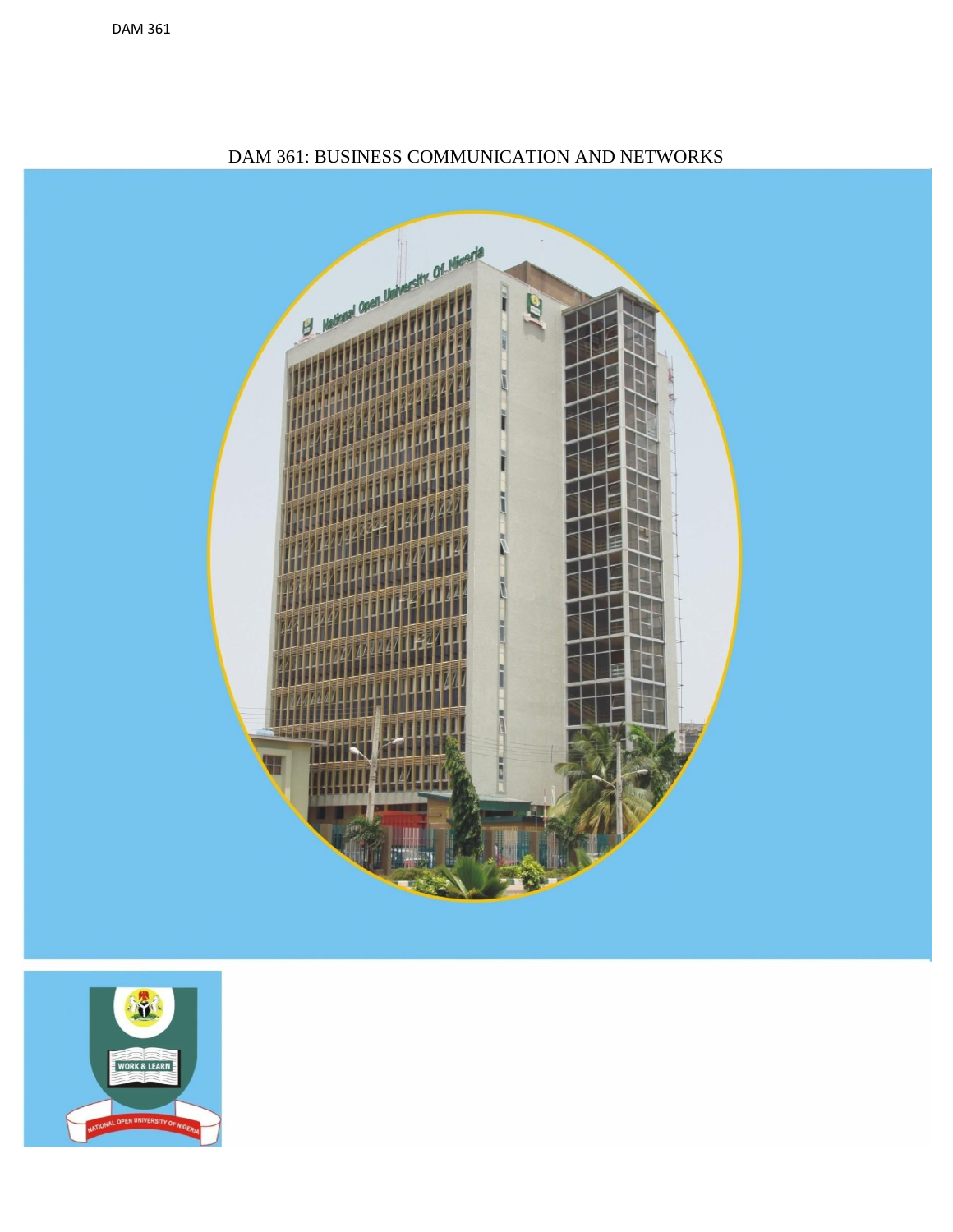

#### **FACULTY OF SCIENCE**

#### **COURSE CODE: DAM 361**

#### **COURSE TITLE: BUSINESS COMMUNICATION AND NETWORKS**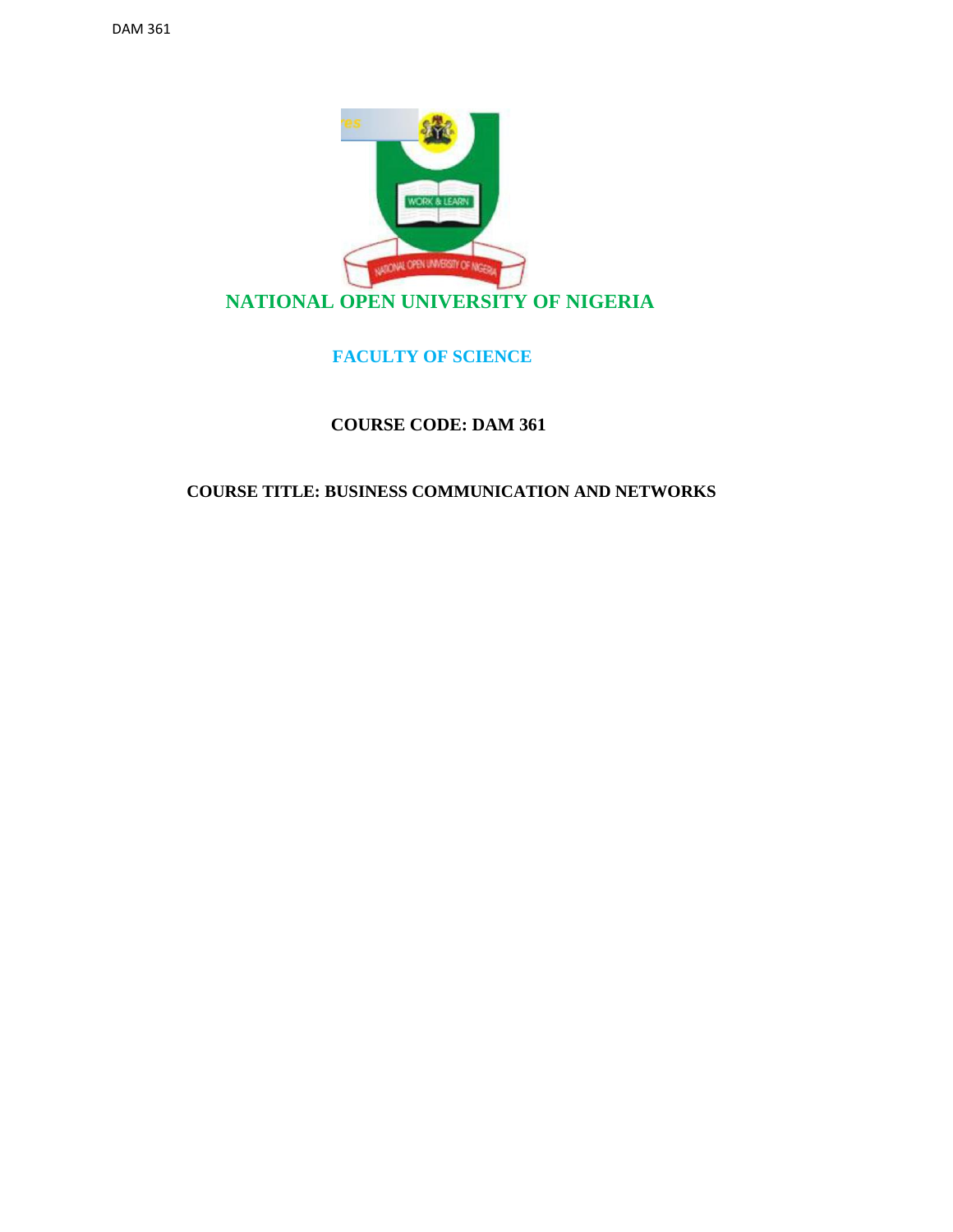## **[COURSE](http://www.pdfcomplete.com/cms/hppl/tabid/108/Default.aspx?r=q8b3uige22) [GUIDE](http://www.pdfcomplete.com/cms/hppl/tabid/108/Default.aspx?r=q8b3uige22)**

## **DAM 361 Business Communication and Networks**

**Course Developer IDACHABA FRANCIS ENEJO Ph.D.**

**Course Adapter**

**Course Editor**

**Course Co-coordinator**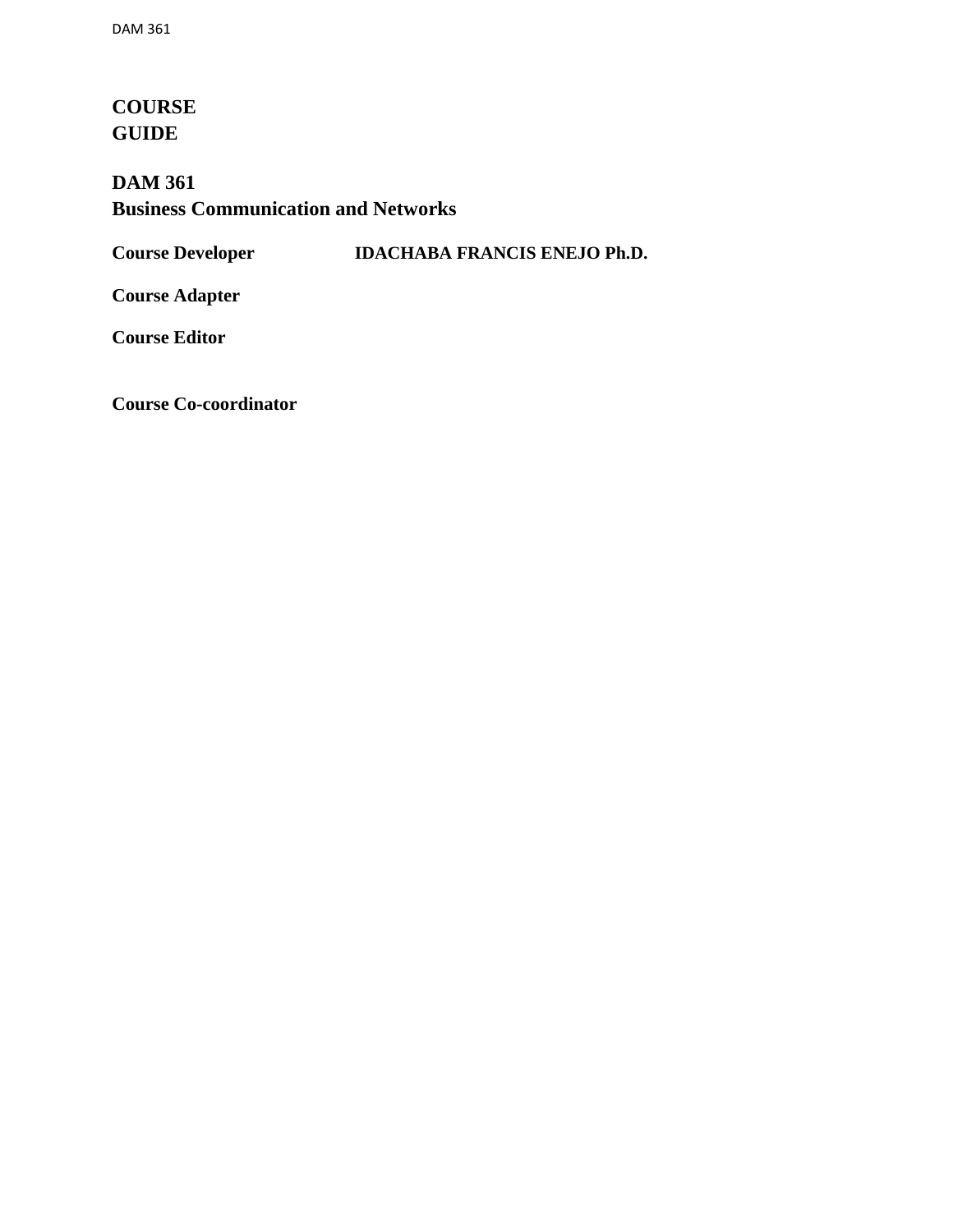

### **NATIONAL OPEN UNIVERSITY OF NIGERIA**

**National Open University of Nigeria Headquarters 14/16 Ahmadu Bello Way Victoria Island Lagos**

**Abuja Annex 245 Samuel Adesujo Ademulegun Street Central Business District Opposite Arewa Suites Abuja**

**e-mail: centralinfo@nou.edu.ng URL: www.nou.edu.ng**

**National Open University of Nigeria 2020**

**First Printed 2008**

**ISBN**

**All Rights Reserved**

**Printed by …………….. For National Open University of Nigeria**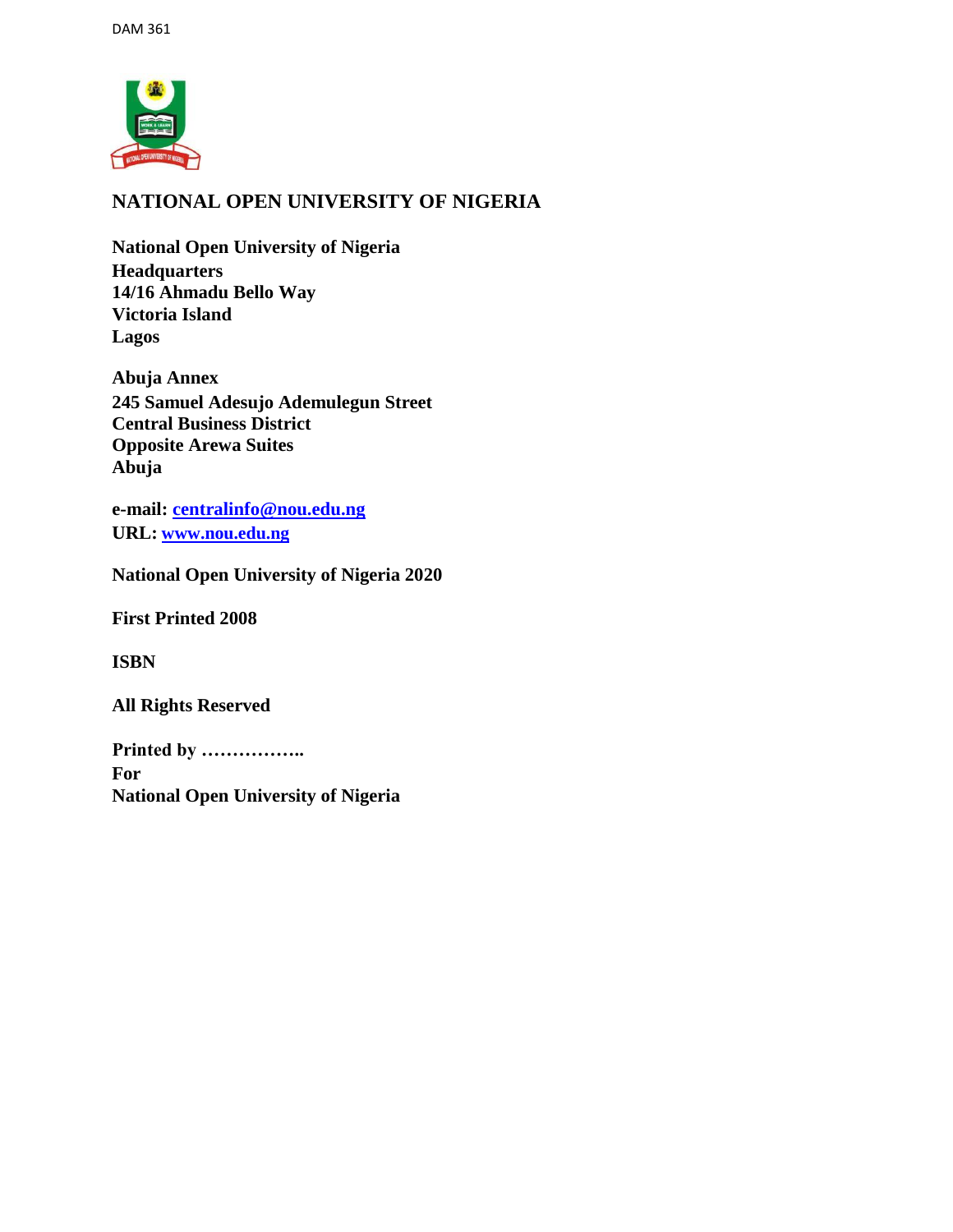#### **TABLE OF CONTENTS**

#### PAGE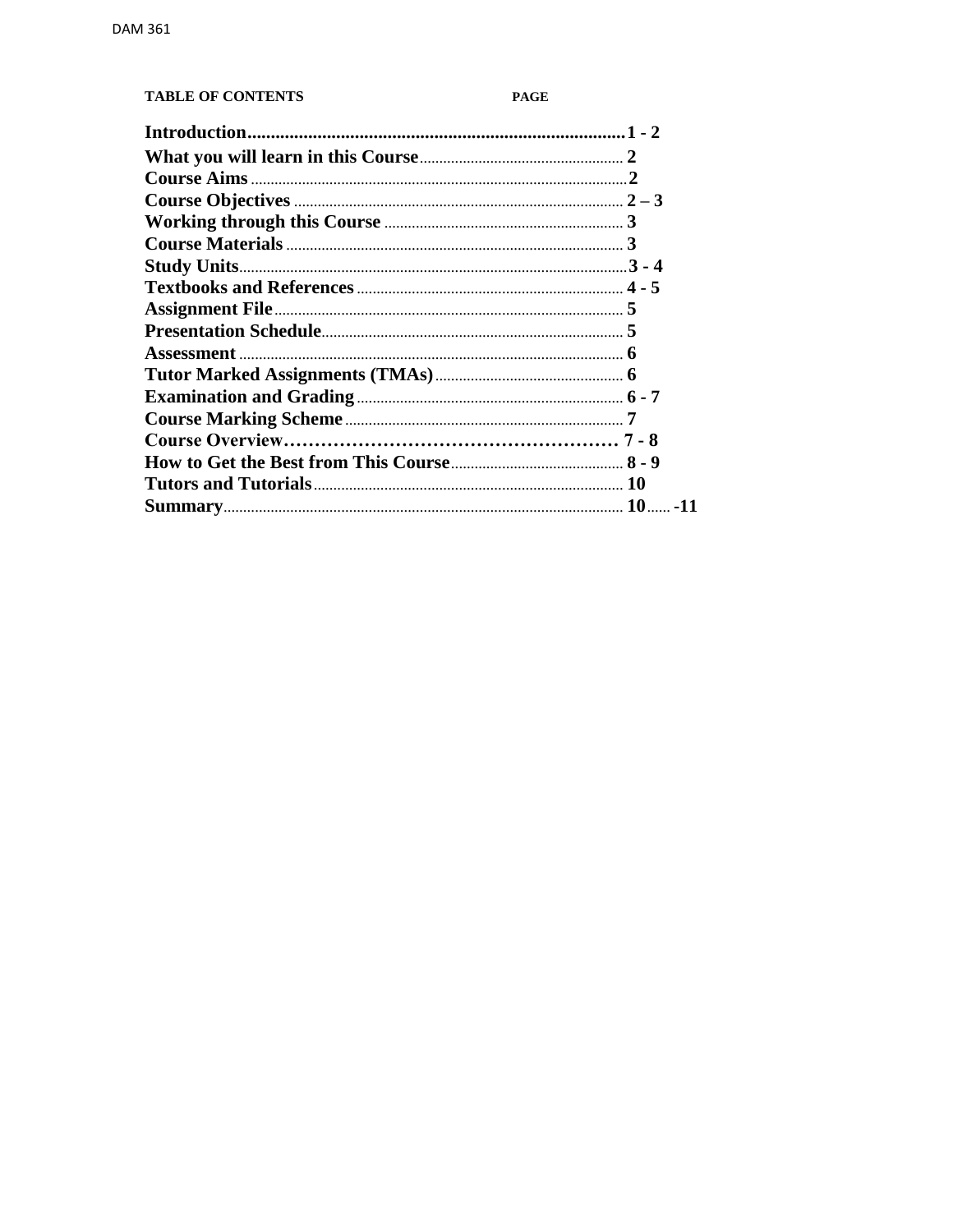[Introduction](http://www.pdfcomplete.com/cms/hppl/tabid/108/Default.aspx?r=q8b3uige22)

Business communication and Networks is a Two [2] credit Unit with Twelve units grouped into four modules. It is an introductory course which seeks to introduce the students to the basic concepts of communication, computer networks, Networking, Network Management, Business Organisations, Marketing and Marketing Plan. It provides an introduction to the different types of Networks, the configuration and advantages of these networks, it also covers the basic principles internetworking , internet protocols IP classes and Subnetting. The Course also covers principles of Network management finally the text provides an introduction to the different business organization, marketing and the Marketing plan. This course is divided into four modules.

Module 1 introduces the communication principles, networking, Network topologies, transmission media and Network protocols. The unit lays the foundation for the understanding of the Computer Networks.

Module 2 covers the IEEE 802 LAN standards, Media Access Control and the introduction to the Internet. It also introduces the different classes of the IP addresses, Domain Name System and the Dotted Decimal Notation.

Module 3 describes the principles of Sub netting, Internetworking and Network management. The different internetworking components are given in-depth coverage in the module.

Module 4 has its focus on the business organization, marketing and the marketing plan. In this module the different business organizations the Marketing mix and orientation and the market planning process are treated in this module.

The aim of this course is to equip you with the basic understanding of Networking and business concepts.

This Course Guide gives you a brief overview of the course content, course duration, and course materials.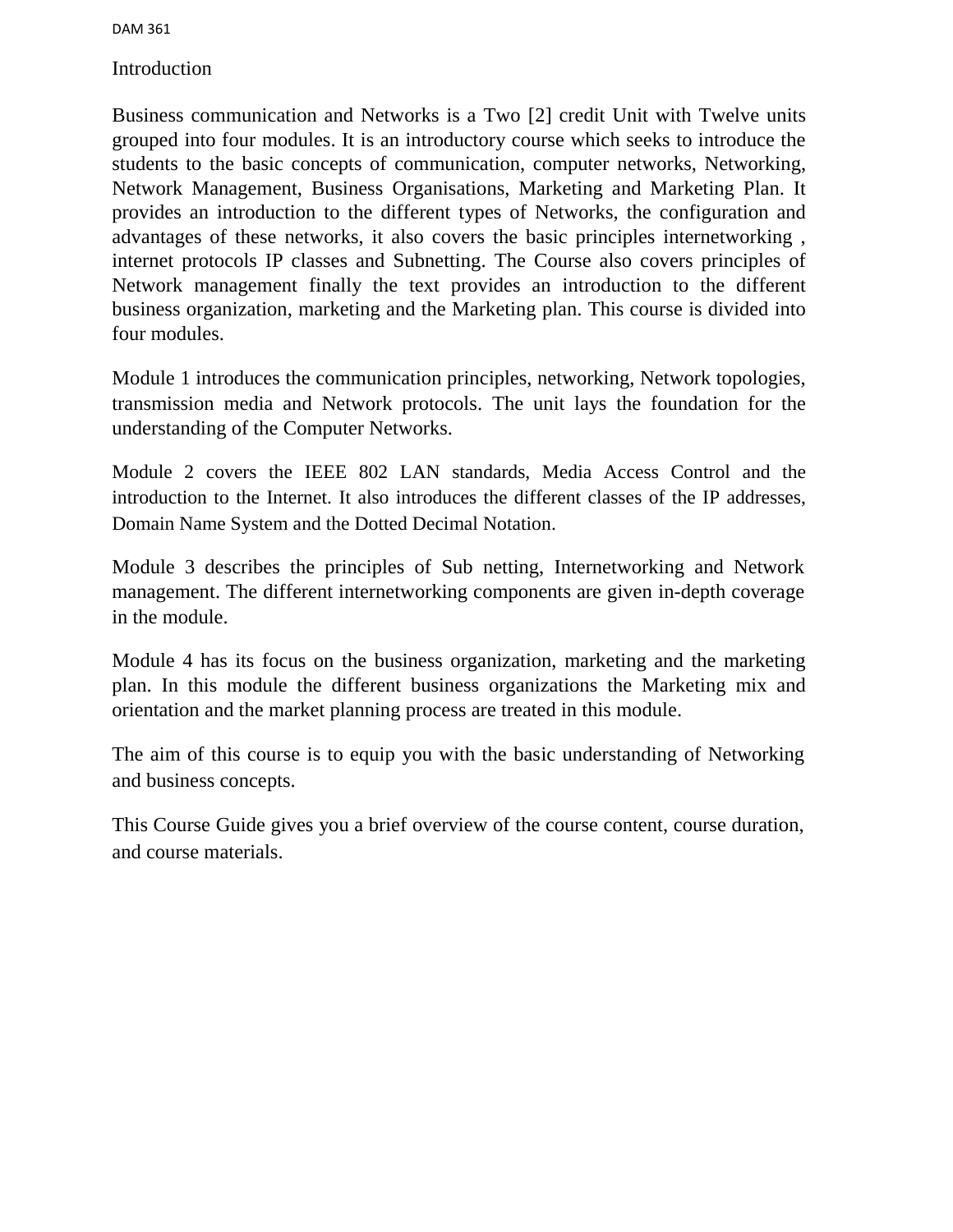What you will learn in this course

[The main purpose of this c](http://www.pdfcomplete.com/cms/hppl/tabid/108/Default.aspx?r=q8b3uige22)ourse is to provide the foundational information [necessary](http://www.pdfcomplete.com/cms/hppl/tabid/108/Default.aspx?r=q8b3uige22) [for the understanding o](http://www.pdfcomplete.com/cms/hppl/tabid/108/Default.aspx?r=q8b3uige22)f computer networks and networking and provide the necessary tool for the analysis and design of computer networks and business concepts, we intend to achieve through the following:

Course Aims

- i. Introduce the concepts associated with computer networks and Networking.
- ii. Introduce the concepts associated with business organizations, marketing and marketing plan;

#### Course Objectives

Certain objectives have been set out to ensure that the course achieves its aims.

Apart from the course objectives, every unit of this course has set objectives. In

The course of the study, you will need to confirm, at the end of each unit, if you

Have met the objectives set at the beginning of each unit. By the end of this

Course you should be able to:

Objective:

- 1. To introduce to the students the concept of Communications Technology, LAN and WAN basics, networking and protocols, Ethernet, ATM, Packet Switching, internetworking, TCP/IP architecture and Internet applications.
- 2. Explain the importance of data networks and the Internet in supporting business communications and everyday activities.
- 3. Explain how communication works in data networks and the Internet.
- 4. Recognize the devices and services that are used to support communications across an Internetwork.
- 5. Use network protocol models to explain the layers of communications in data networks.
- 6. Describe the importance of addressing and naming schemes at various layers of data networks.
- 7. Describe the protocols and services provided by the Application layer of the OSI and TCP/IP.
- 8. Analyse the operations and features of the Transport layer protocols and services.
- 9. Analyse the operations and feature of the Network layer protocols and services and explain the fundamental concepts of routing.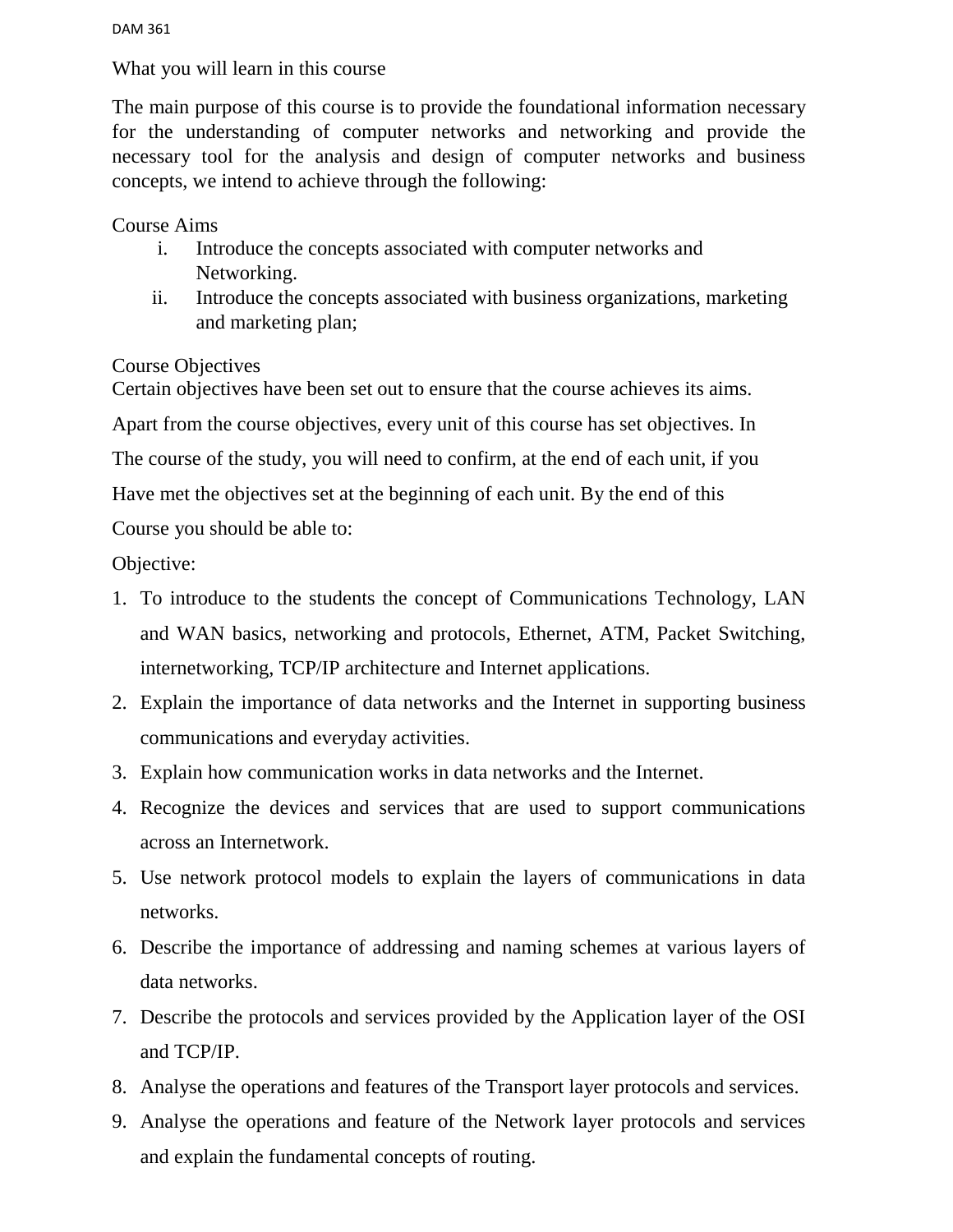- 10.Design, calculate, and apply subnet masks and addresses to fulfill given requirements.
- 11.Describe the operation of protocols at the Data link layer and explain how they support communications.
- 12.Explain the role of Physical layer protocols and services in [communications](http://www.pdfcomplete.com/cms/hppl/tabid/108/Default.aspx?r=q8b3uige22)  [across data n](http://www.pdfcomplete.com/cms/hppl/tabid/108/Default.aspx?r=q8b3uige22)etworks.
- 13[.Explain fundamental Ethernet c](http://www.pdfcomplete.com/cms/hppl/tabid/108/Default.aspx?r=q8b3uige22)oncepts such as media, services, and operation.
- 14.Employ basic cabling and network designs to connect devices in accordance with stated objectives.
- 15.Build a simple Ethernet network using routers and switches.
- 16.Analyse the operations and features of common Application layer.
- 17.Utilize common network utilities to verify small network operations and analyse data traffic.
- 18.Analyse business organizations
- 19.Develop marketing plans

Working Through This Course

In order to have a thorough understanding of the course units, you will need to read and understand the contents, practise the what you have learnt by studying the network of your organization or proposing one if there is none in existence., and be committed to learning and implementing your knowledge.

This course is designed to cover approximately sixteen weeks, and it will require your devoted attention. You should do the exercises in the Tutor-Marked Assignments and submit to your tutors.

Course Materials These include: Course Guide Study Units Recommended Texts A file for your assignments and for records to monitor your progress.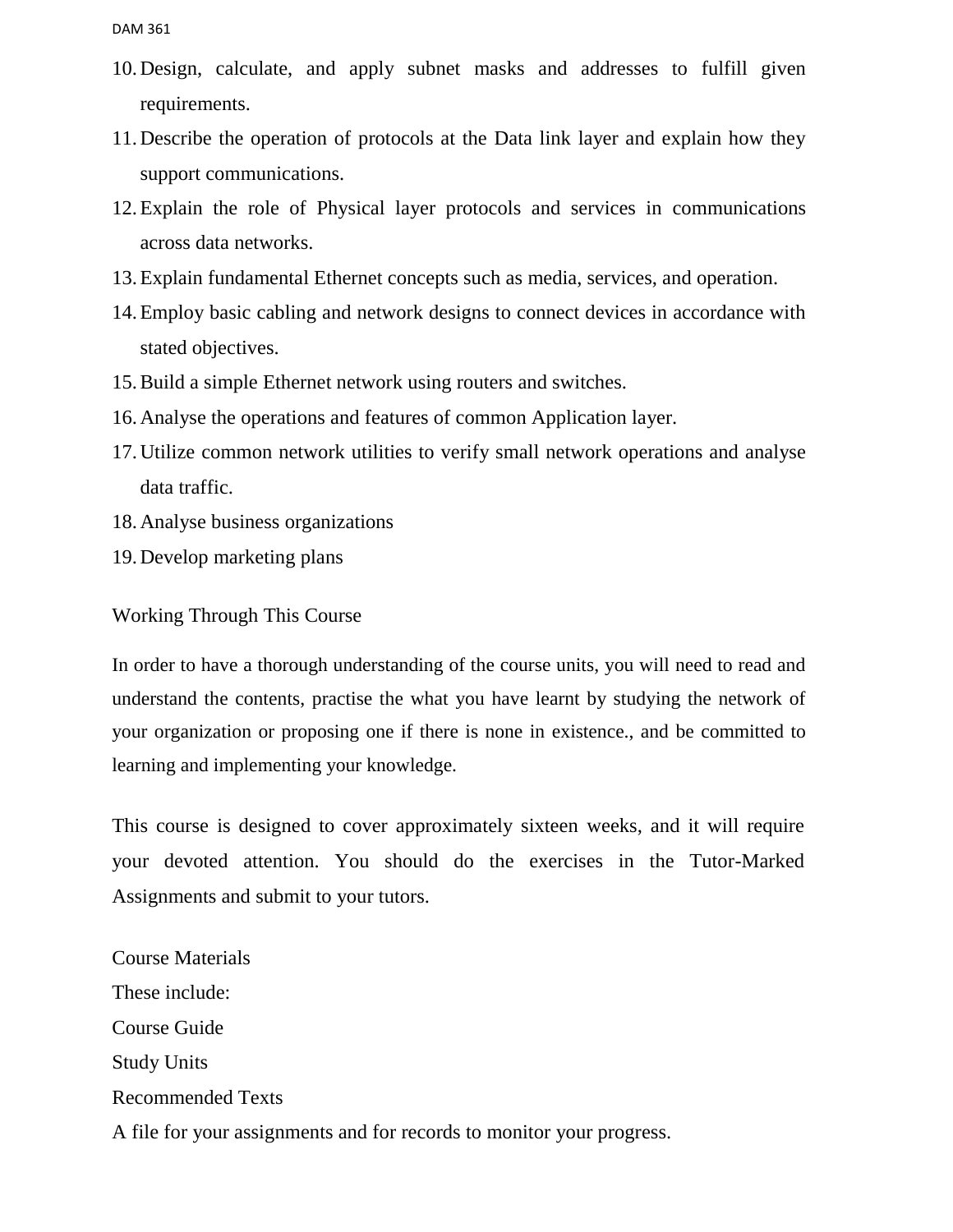# Study Units

There are Twelve study units in this course:

#### Module1

| Unit 1 | Introduction to Communication Networks |
|--------|----------------------------------------|
| Unit 2 | <b>Transmission Media</b>              |
| Unit 3 | <b>Network Protocols</b>               |
|        |                                        |

#### Module 2

| Unit 1   | <b>IEEE 802 LAN Standards</b> |
|----------|-------------------------------|
| Unit $2$ | Media Access Control          |
| Unit 3   | Introduction to the Internet  |

## Module 3

| Unit 1 | Subnetting         |
|--------|--------------------|
| Unit 2 | Internetworking    |
| Unit 3 | Network Management |

#### Module 4

| Unit 1 | <b>Business Organizations</b> |
|--------|-------------------------------|
| Unit 2 | Marketing                     |
| Unit 3 | Marketing Plan                |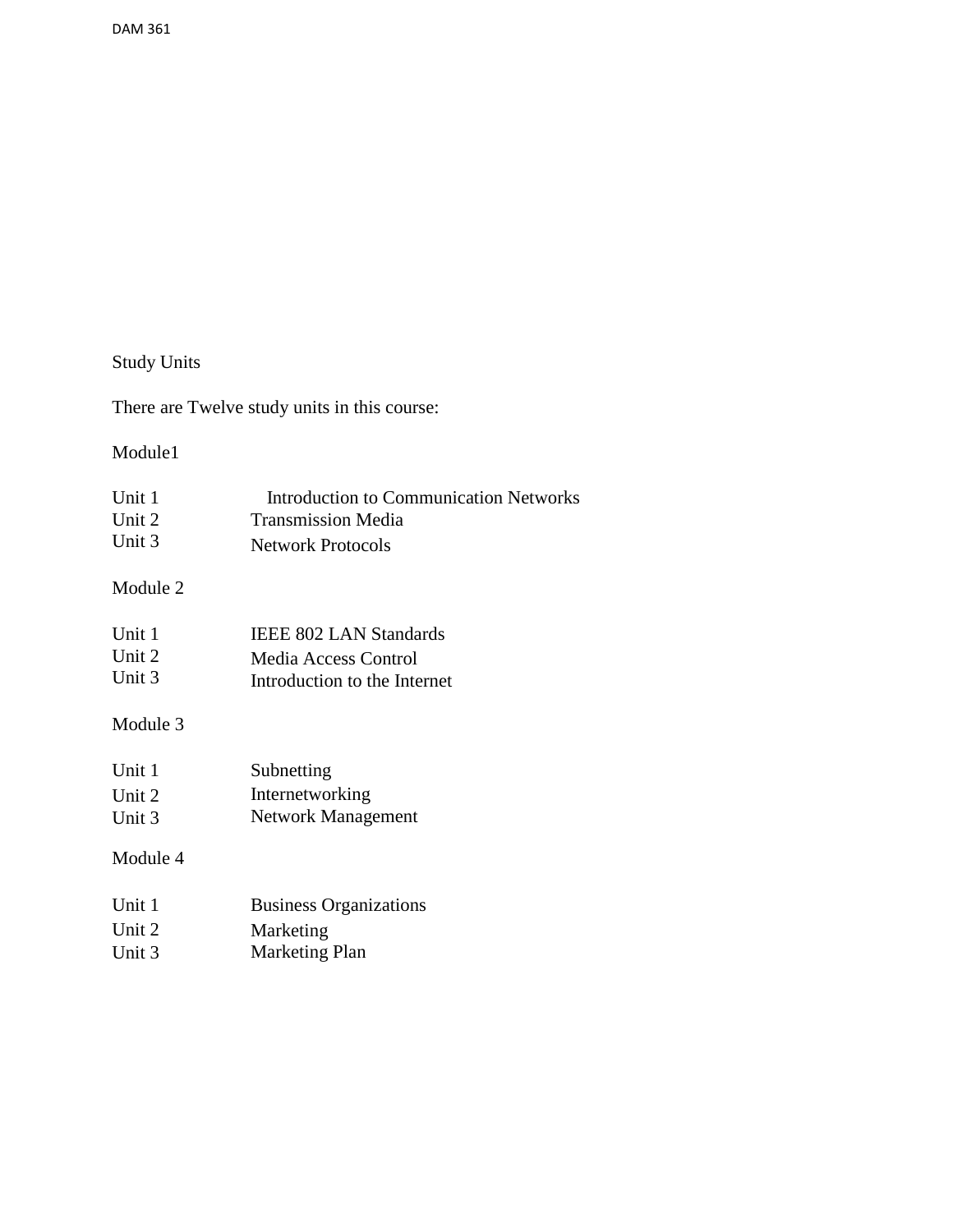Make use of the course materials, do the exercises to enhance your learning.

Textbooks and References

- 1. Data Communications and Networking, Forouzan, B. A, 3rd Ed. (2004), McGraw-Hill.
- 2. Computer Communications and Networking Technologies, M.A. Gallo and W.M Hancock, (2002), Brooks/Cole.
- 3. Business Data Communications & Networking, Fitzgerald & Dennis,  $6^{th}$  Ed.  $(1999)$ , John Wiley & Sons
- 4. Data and Computer Communications, Stallings W,  $5^{th}$  Ed. (1997), Prentice Hall, NJ,
- 5. Business Data Communications and Networking, Fitzgerald and Dennis, ,John Wiley and Sons, 7th Edition, 2002
- 6. Applied Data Communications: A Business-Oriented Approach, 4th Edition Goldman James E. & Rawles Phillip T, John Wiley & Sons, 2003
- 7. Networking Series (Parts 1-6), Chappell David, Videos from Chappell and Associates
- 8. Periodical and Technical References of Text book by Goldman http://www.wiley.com/college/goldman/ref.html
- 9. Haykin, Simon, Communication Systems, Third Edition, John Wiley & Sons, N.Y. (1994).
- 10[.Halsal, Fred, Data C](http://www.pdfcomplete.com/cms/hppl/tabid/108/Default.aspx?r=q8b3uige22)ommunications, Computer Networks and Open [Systems,](http://www.pdfcomplete.com/cms/hppl/tabid/108/Default.aspx?r=q8b3uige22)  [Fourth Edition, Addison-](http://www.pdfcomplete.com/cms/hppl/tabid/108/Default.aspx?r=q8b3uige22)Wesley Publishing Co. (1996).
- 11.Editors of LAN Magazine, LAN Tutorial, Second Edition, Miller Freeman Inc., San Francisco (1992).
- 12.Comer, Douglas E., Computer Networks and Internets, Second Edition, Prentice-Hall International,Inc., N.J. (1999).
- 13.Computer Networks, 4th Edition by Andrew S. Tanenbaum
- 14.Computer Communications and Networking Technologies by Michael A.
- 15.Business Data Communications and Networking, 7th Edition Jerry FitzGerald, Alan Dennis
- 16.Business Data Networks and Telecommunications, fourth edition, by Raymond R. Panko.
- 17.TCP/IP for Windows2000 by Houde and Hoffman.

### Assignments File

These are of two types: the self-assessment exercises and the Tutor-Marked Assignments. The self-assessment exercises will enable you monitor your performance by yourself, while the Tutor- Marked Assignment is a supervised assignment. The assignments take a certain percentage of your total score in this course. The Tutor - Marked Assignments will be assessed by your tutor within a specified period. The examination at the end of this course will aim at determining the level of mastery of the subject matter. This course includes seventeen Tutor-Marked Assignments and each must be done and submitted accordingly. Your best scores however, will be recorded for you. Be sure to send these assignments to your tutor before the deadline to avoid loss of marks.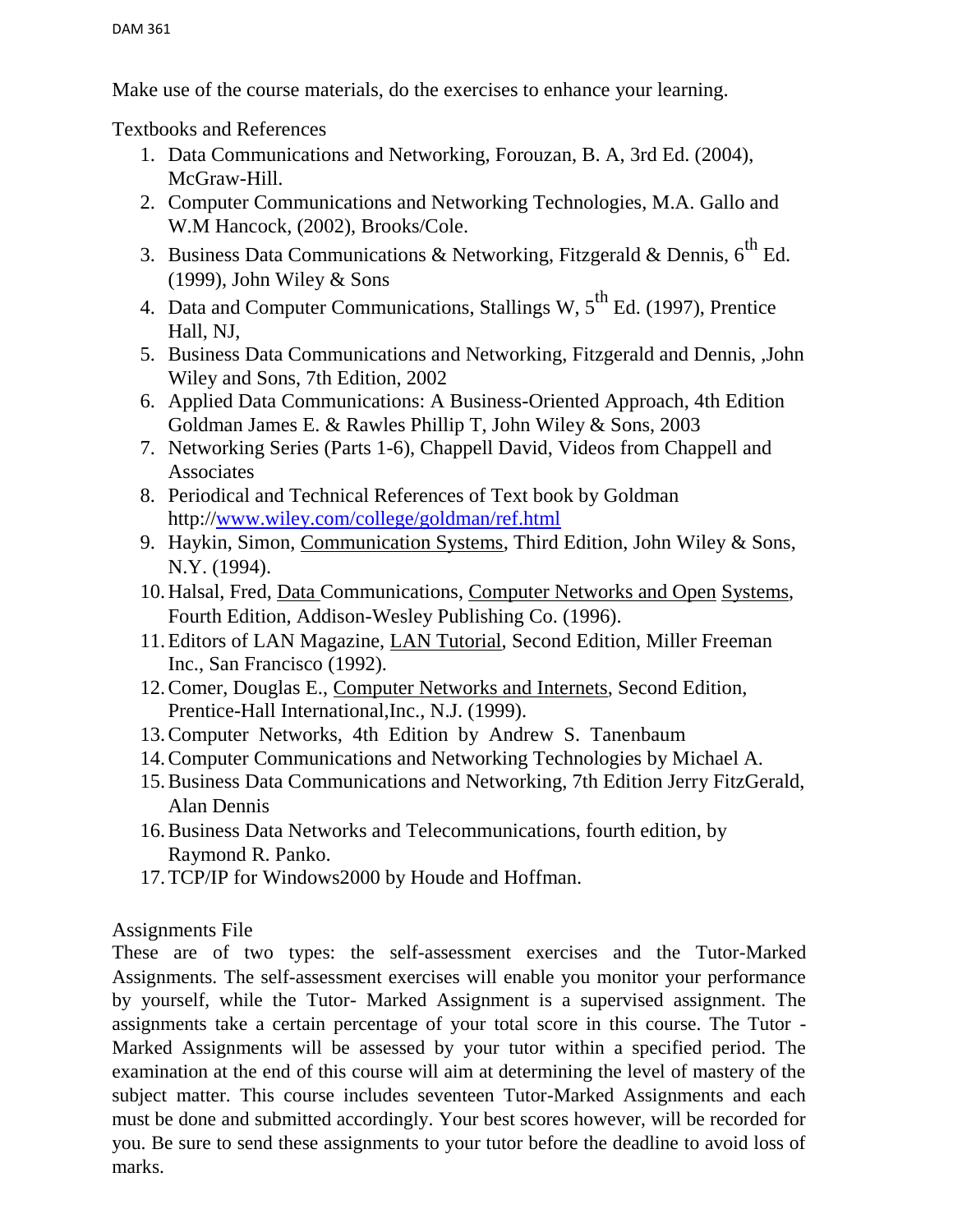#### Presentation Schedule

The *Presentation Schedule* included in your course materials gives you the important dates for the completion of tutor marked assignments and attending tutorials. Remember, you are required to submit all your assignments by the due date. You should guard against lagging behind in your work.

#### Assessment

There are two aspects to the assessment of the course. First are the tutor marked assignments; second, is a written examination.

In tackling the assignments, you are expected to apply information and knowledge acquired during this course. The assignments must be submitted to your tutor for formal assessment in accordance with the deadlines stated in the

[Assignment File. The work you s](http://www.pdfcomplete.com/cms/hppl/tabid/108/Default.aspx?r=q8b3uige22)ubmit to your tutor for assessment will count [for](http://www.pdfcomplete.com/cms/hppl/tabid/108/Default.aspx?r=q8b3uige22)  [30% of your total course m](http://www.pdfcomplete.com/cms/hppl/tabid/108/Default.aspx?r=q8b3uige22)ark.

At the end of the course, you will need to sit for a final three-hour examination. This will also count for 70% of your total course mark.

Tutor Marked Assignments (TMAS)

There are seventeen tutor marked assignments in this course. You need to submit all the assignments. The total marks for the best four (4) assignments will be 30% of your total course mark.

Assignment questions for the units in this course are contained in the Assignment File. You should be able to complete your assignments from the information and materials contained in your set textbooks, reading and study units. However, you may wish to use other references to broaden your viewpoint and provide a deeper understanding of the subject.

When you have completed each assignment, send it together with form to your tutor. Make sure that each assignment reaches your tutor on or before the deadline given. If, however, you cannot complete your work on time, contact your tutor before the assignment is done to discuss the possibility of an extension.

#### Examination and Grading

The final examination for the course will carry 70% of the total marks available for this course. The examination will cover every aspect of the course, so you are advised to revise all your corrected assignments before the examination.

This course endows you with the status of a teacher and that of a learner. This means that you teach yourself and that you learn, as your learning capabilities would allow. It also means that you are in a better position to determine and to ascertain the what,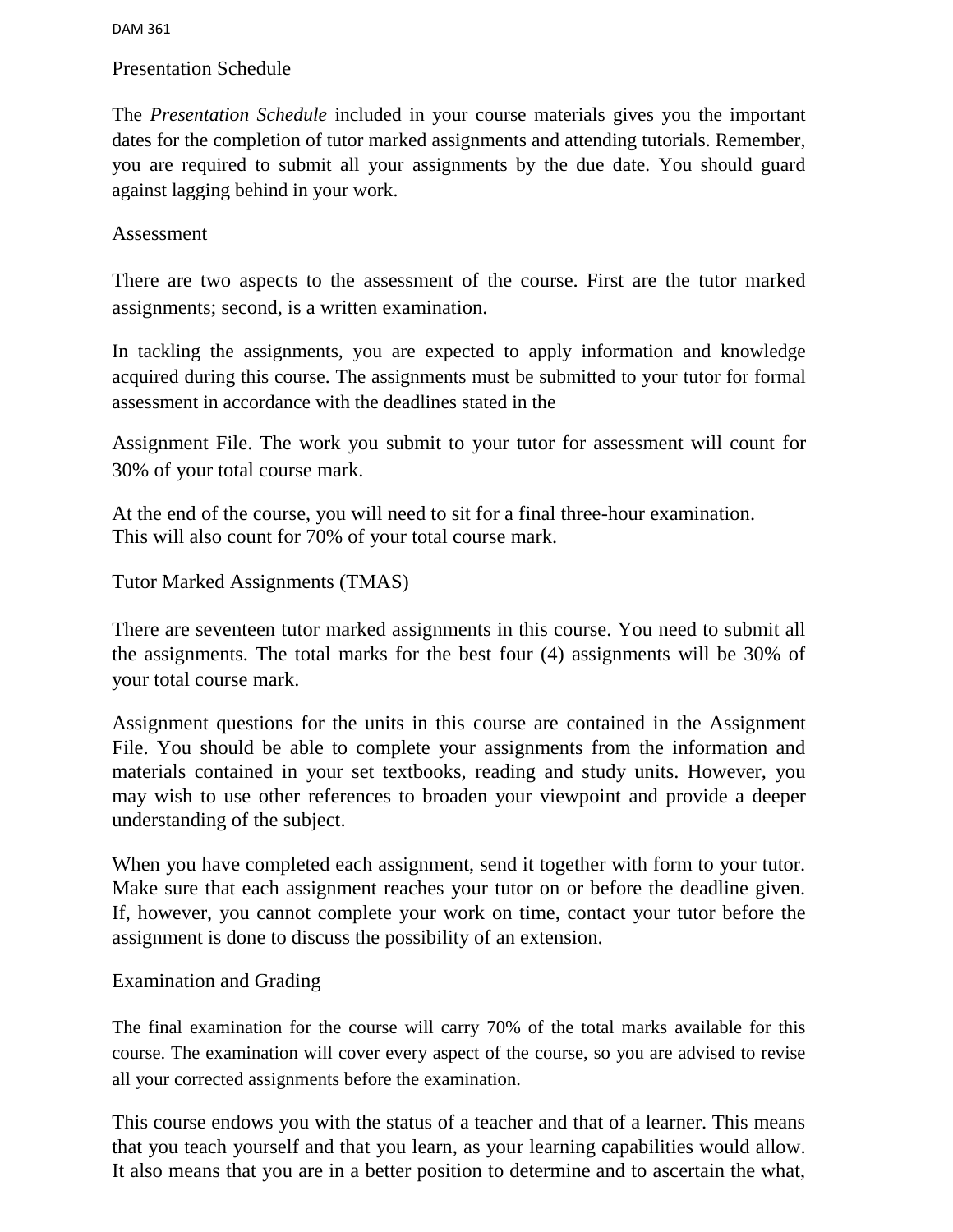the how, and the when of your course learning. No teacher imposes any method of learning on you.

The course units are similarly designed with the introduction following the table of contents, then a set of objectives and then the concepts and so on.

The objectives guide you as you go through the units to ascertain your knowledge of the required terms and expressions.

Course Marking Scheme

This table shows how the actual course marking is broken down.

| Assessment               | <b>Marks</b>                              |  |
|--------------------------|-------------------------------------------|--|
| Assignment 1-4           | Four assignments, best three marks of the |  |
|                          | four count at 30% of course marks         |  |
| <b>Final Examination</b> | 70% of overall course marks               |  |
| Total                    | 100% of course marks                      |  |

#### Table 1: Course Marking Scheme

|                | <b>Course Overview</b>           |            |               |
|----------------|----------------------------------|------------|---------------|
| Unit           | Title of Work                    | Weeks      | Assessment    |
|                |                                  | Activity   | (End of Unit) |
|                | <b>Course Guide</b>              | Week 1     |               |
|                | Module 1                         |            |               |
| $\mathbf{1}$   | Introduction to<br>Communication | Week 1-2   | Assignment 1  |
|                | <b>Networks</b>                  |            |               |
| $\overline{2}$ | <b>Transmission Media</b>        | Week 3     | Assignment 2  |
| 3              | <b>Network Protocols</b>         | Week 4     | Assignment 3  |
|                | Module 2                         |            |               |
| $\mathbf{1}$   | <b>IEEE 802 LAN Standards</b>    | Week 5-6   | Assignment 4  |
| $\overline{2}$ | <b>Media Access Control</b>      | Week 7-8   | Assignment 5  |
| 3              | Introduction to the Internet     |            |               |
|                | Module 3                         |            |               |
| $\mathbf{1}$   | Subnetting                       | Week 9     |               |
|                |                                  |            |               |
| $\overline{2}$ | Internetworking                  | Week 10-11 |               |
| 3              | Network management               | Week 12    | Assignment 6  |
|                | Module 4                         |            |               |
| $\mathbf{1}$   | <b>Business Organization</b>     | Week 13    | Assignment 7  |
| $\overline{2}$ | Marketing                        | Week 14    | Assignment 8  |
| 3              | Marketing Plan                   | Week 15    |               |
|                | Revision                         | Week 16    |               |
|                | Examination                      | Week 17    |               |
| Tot            |                                  | 17 weeks   |               |
| al             |                                  |            |               |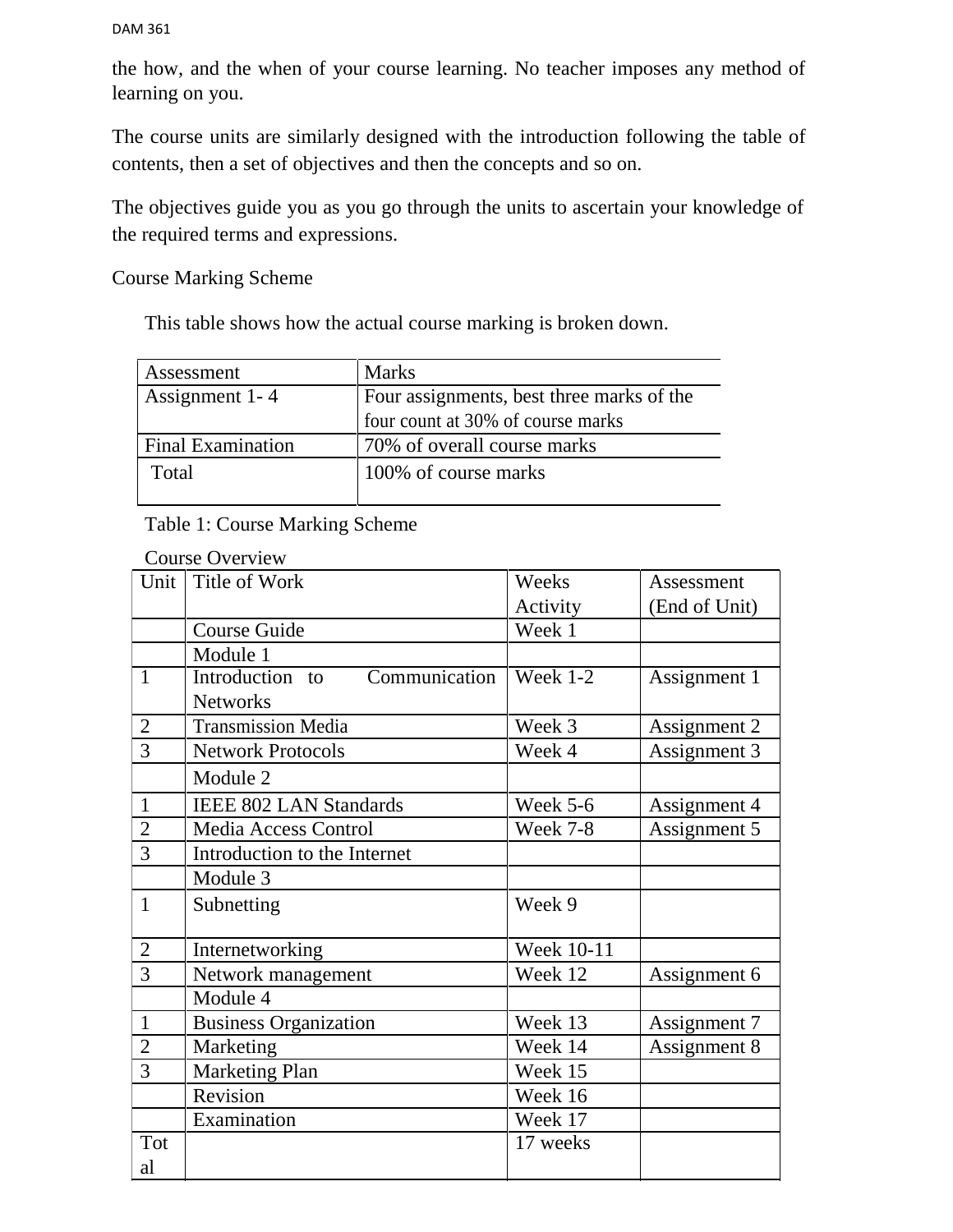How to get the best from this course

[In distance learning the study u](http://www.pdfcomplete.com/cms/hppl/tabid/108/Default.aspx?r=q8b3uige22)nits replace the university lecturer. This is one of [the great advantages of distance l](http://www.pdfcomplete.com/cms/hppl/tabid/108/Default.aspx?r=q8b3uige22)earning; you can read and work through specially designed study materials at your own pace, and at a time and place that suit you best. Think of it as reading the lecture instead of listening to a lecturer. In the same way that a lecturer might set you some reading to do, the study units tell you when to read your set books or other material. Just as a lecturer might give you an in-class exercise, your study units provide exercises for you to do at appropriate points.

Each of the study units follows a common format. The first item is an introduction to the subject matter of the unit and how a particular unit is integrated with the other units and the course as a whole. Next is a set of learning objectives. These objectives enable you know what you should be able to do by the time you have completed the unit. You should use these objectives to guide your study. When you have finished the units, you must go back and check whether you have achieved the objectives. If you make a habit of doing this you will significantly improve your chances of passing the course.

Remember that your tutor's job is to assist you. When you need help, don't hesitate to call and ask your tutor to provide it.

Read this *Course Guide* thoroughly.

Organize a study schedule. Refer to the 'Course Overview' for more details. Note the time you are expected to spend on each unit and how the assignments relate to the units. Whatever method you chose to use, you should decide on it and write in your own dates for working on each unit.

Once you have created your own study schedule, do everything you can to stick to it. The major reason that students fail is that they lag behind in their course work.

Turn to *Unit 1* and read the introduction and the objectives for the unit.

Assemble the study materials. Information about what you need for a unit is given in the 'Overview' at the beginning of each unit. You will almost always need both the study unit you are working on and one of your set of books on your desk at the same time.

Work through the unit. The content of the unit itself has been arranged to provide a sequence for you to follow. As you work through the unit you will be instructed to read sections from your set books or other articles. Use the unit to guide your reading.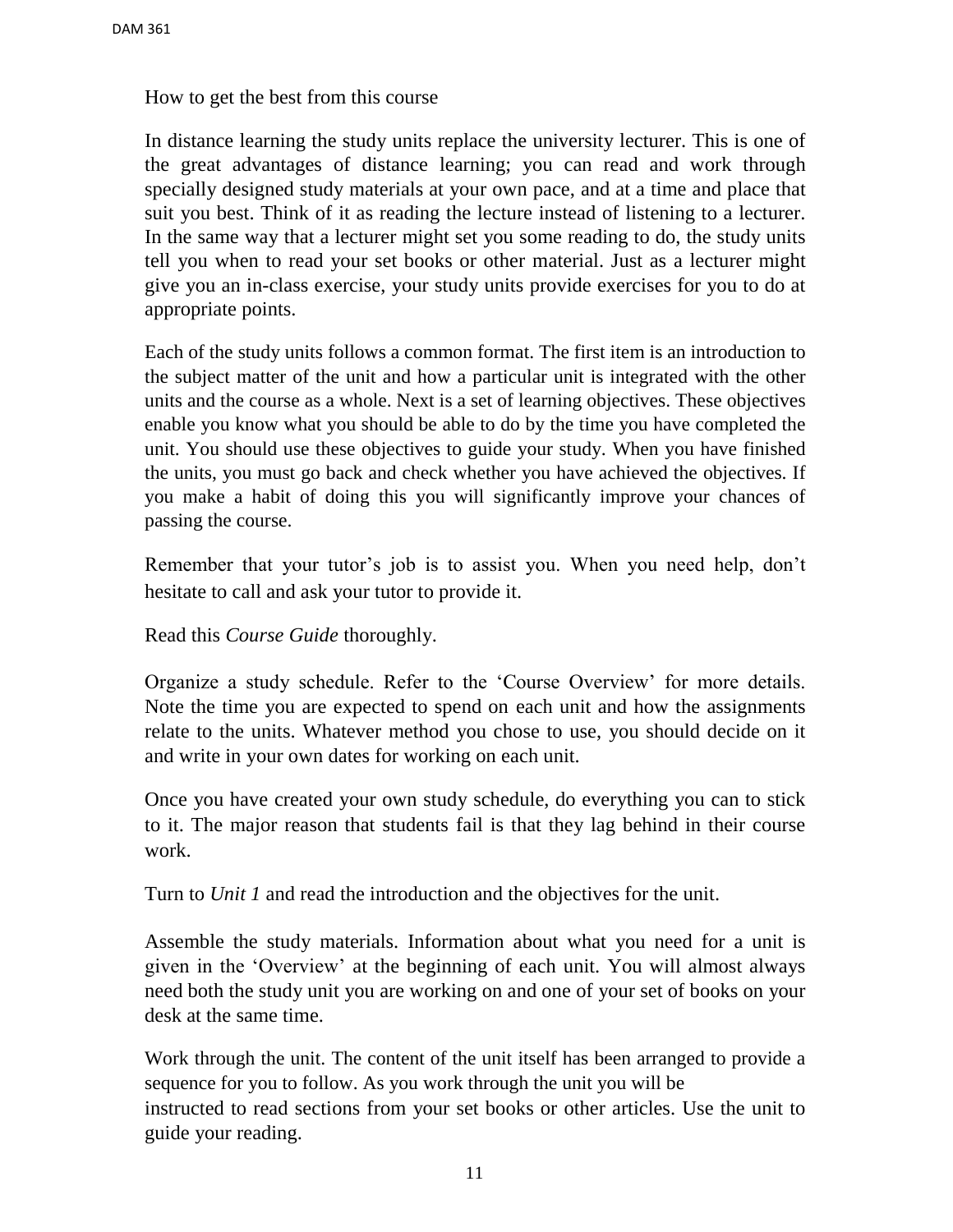*[DAM 361](http://www.pdfcomplete.com/cms/hppl/tabid/108/Default.aspx?r=q8b3uige22) COURSE GUIDE*

[Review the objectives for each s](http://www.pdfcomplete.com/cms/hppl/tabid/108/Default.aspx?r=q8b3uige22)tudy unit to confirm that you have achieved them. If you feel unsure about any of the objectives, review the study material or consult your tutor.

When you are confident that you have achieved a unit's objectives, you can then start on the next unit. Proceed unit by unit through the course and try to pace your study so that you keep yourself on schedule.

When you have submitted an assignment to your tutor for marking, do not wait for its return before starting on the next unit. Keep to your schedule. When the assignment is returned, pay particular attention to your tutor's comments, both on the tutor -marked assignment form and also written on the assignment. Consult your tutor as soon as possible if you have any questions or problems.

After completing the last unit, review the course and prepare yourself for the final examination. Check that you have achieved the unit objectives (listed at the beginning of each unit) and the course objectives (listed in this *Course Guide*).

Tutors and Tutorials

There are 12 hours of tutorials provided in support of this course. You will be notified of the dates, times and location of these tutorials, together with the name and phone number of your tutor, as soon as you are allocated a tutorial group.

Your tutor will mark and comment on your assignments, keep a close watch on your progress and on any difficulties, you might encounter and provide assistance to you during the course. You must mail or submit your tutor-marked assignments to your tutor well before the due date (at least two working days are required). They will be marked by your tutor and returned to you as soon as possible.

Do not hesitate to contact your tutor by telephone, or e-mail if you need help. The following might be circumstances in which you would find help necessary. Contact your tutor if:

you do not understand any part of the study units or the assigned readings, you have difficulty with the self-tests or exercises,

you have a question or problem with an assignment, with your tutor's comments on an assignment or with the grading of an assignment.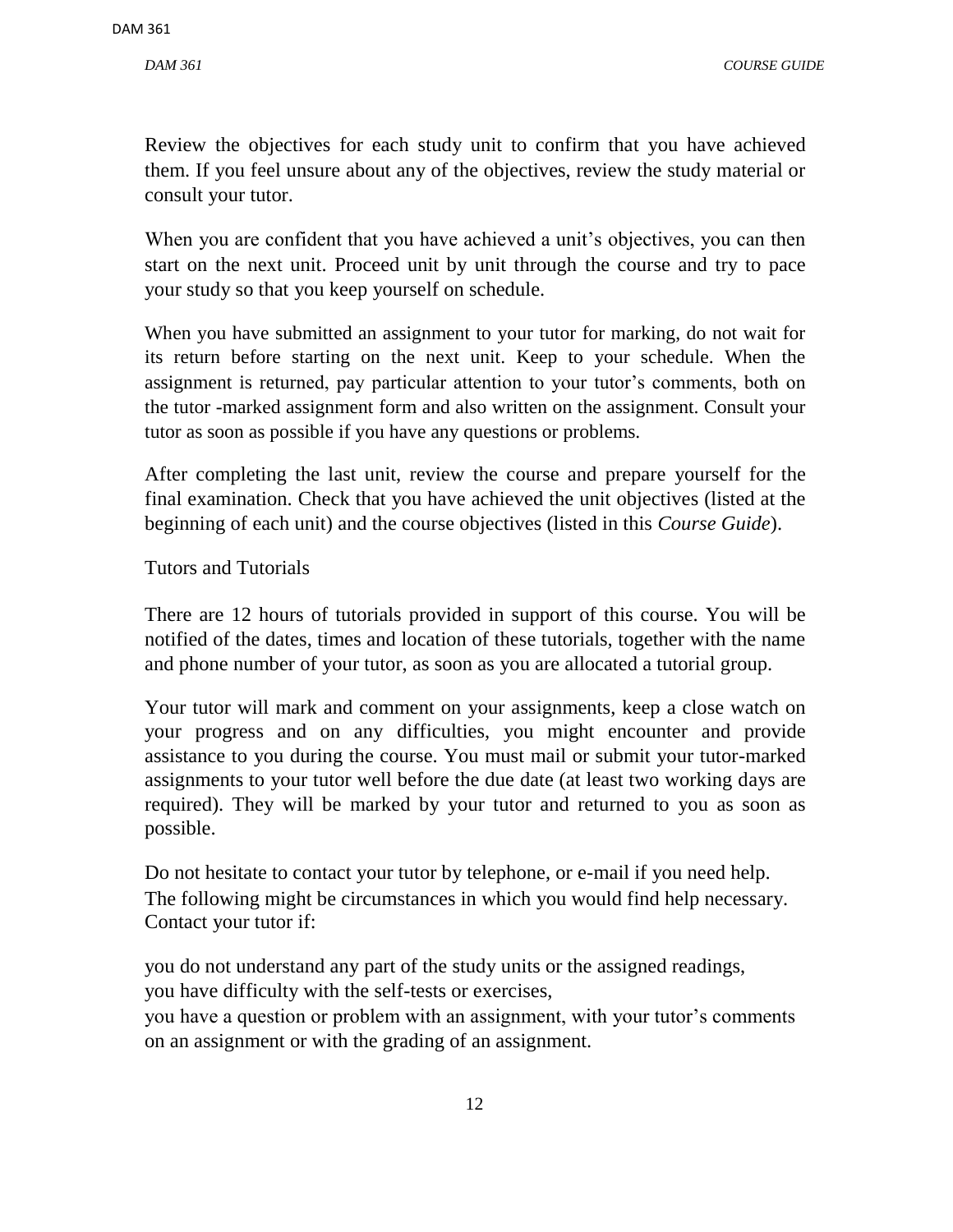*[DAM 361](http://www.pdfcomplete.com/cms/hppl/tabid/108/Default.aspx?r=q8b3uige22) COURSE GUIDE*

[You should try your best to a](http://www.pdfcomplete.com/cms/hppl/tabid/108/Default.aspx?r=q8b3uige22)ttend the tutorials. This is the only chance to have [face to face contact with your t](http://www.pdfcomplete.com/cms/hppl/tabid/108/Default.aspx?r=q8b3uige22)utor and to ask questions which are answered instantly. You can raise any problem encountered in the course of your study. To gain the maximum benefit from course tutorials, prepare a question list before attending them. You will learn a lot from participating in discussions actively.

#### Summary

Business communications and networks, introduces you to basic principles and concepts of computer networks and business organizations as well as networking and internetworking. The skills you need to understand the basics of computer networks ,networking etc. are intended to be acquired in this course. The content of the course material was planned and written to ensure that you acquire the proper knowledge and skills for the appropriate situations. Real-life situations have been created to enable you identify with and create some of your own. The essence is to get you to acquire the necessary knowledge and competence, and by equipping you with the necessary tools, we hope to have achieved that.

I wish you success with the course and hope that you will find it both interesting and useful.